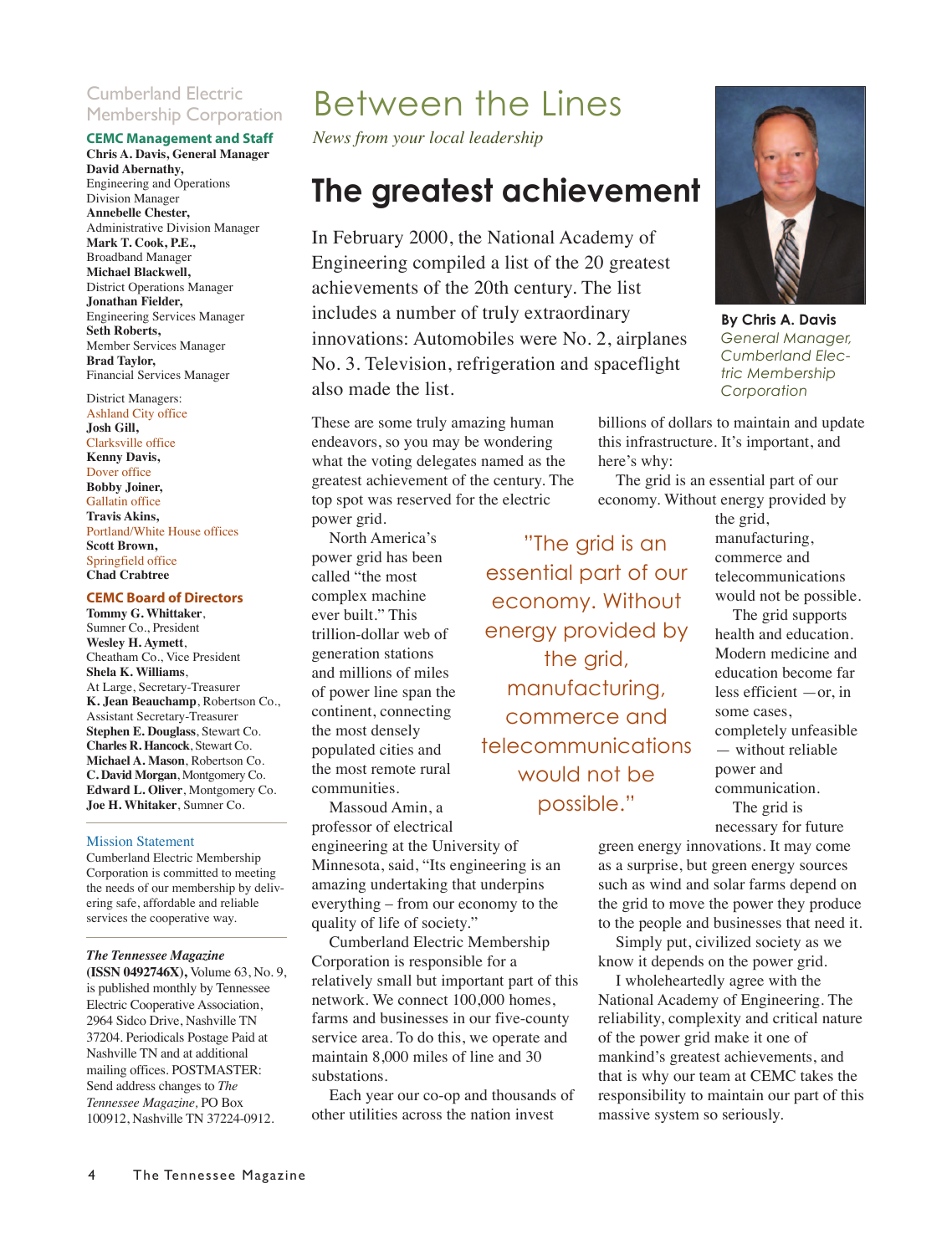## CEMC cancels annual meeting

To safeguard against COVID-19 and the spread of the<br>2019 novel coronavirus, Cumberland Electric Membership Corporation has cancelled the 2020 annual

members' meeting that was scheduled for Saturday, Oct. 10, at Stewart County High School in Dover. Inperson voting for director elections will be held at each CEMC office on Friday, Oct. 9, from 9 a.m. to 4 p.m. and Saturday, Oct. 10, from 8 to 11 a.m. Watch for full details in the October issue of *The Tennessee Magazine*.

Two factors played into the decision to cancel annual meeting:

The safety and well-being of our consumer-members are our ultimate priorities. The state of Tennessee and the U.S. Centers for Disease Control and Prevention have cautioned against large in-person gatherings where it is difficult for individuals to remain spaced at least 6 feet apart. CEMC's annual meeting typically draws a large crowd, and we are unable to provide social distancing for our members. We care about the communities we serve,

and CEMC wants to do our part to keep our members safe and prevent the spread of the virus in our communities. Electric co-op employees are stewards of critical

> infrastructure. Spread of the illness among co-op employees represents a real threat to the communities we serve. We have a heightened responsibility to protect the health and well-being of our workforce, and cancelling our annual meeting is a logical response.

"This is a difficult decision to make because the annual meeting is a unique

opportunity for our members to engage with co-op directors and employees," says Chris A. Davis, CEMC general manager. "I sincerely hope we can look back on this as an unnecessary precaution, but our utmost responsibility is the safety of our members, employees and community."

Next year's annual meeting will be held in the fall of 2021, with the date and location to be announced at a later date.

The offices of Cumberland Electric Membership Corporation will be closed Monday, Sept. 7, in observance of Labor Day. CEMC personnel will be available in the event of an emergency by calling 1-800-987-2362. **CEMC** wishes you a safe and happy Labor day!

**Happy Labor Day** 

**MEMBER** 

**UPDATE**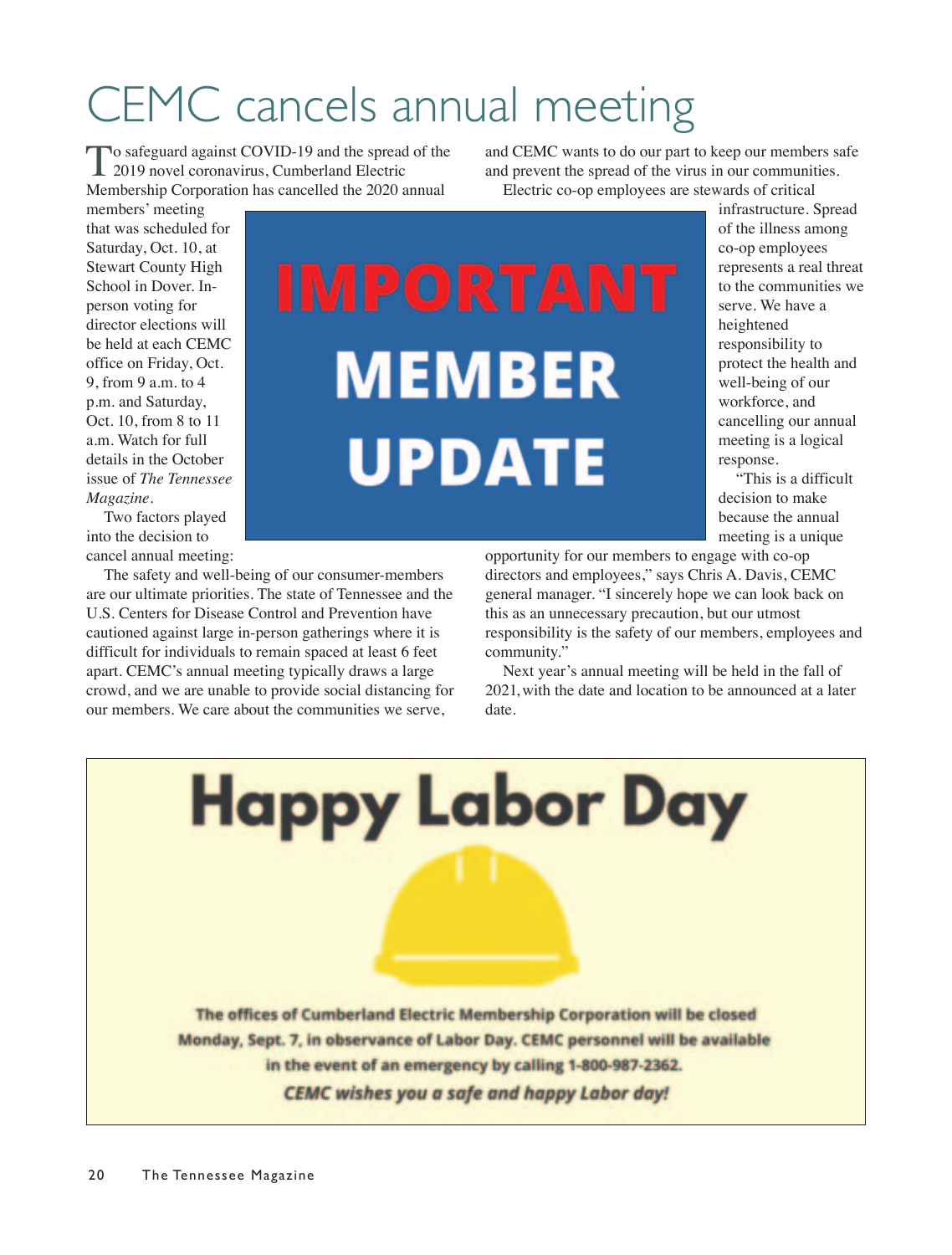# The best of

CUMBERLAND

## both worlds

*The introduction of rural broadband is making a difference*

*By Kaitlyn Bonds, Creative Director*

My Thether you were born and raised in Tennessee or moved here from out of state, so many people have put down their roots and have chosen to call the Volunteer State their home. The sounds of wildlife, the beautiful scenery and the neighborly lifestyle are what make our Southern state so desirable. However, many residents were surprised to find that with the charm and tranquility of rural life often came a lack of reliable connection to the outside world.

Modern times have added additional challenges for many of those living in rural communities. High-speed internet has become so commonplace in so many areas that the world seems to be taking off at the speed of light while other communities have been left behind to make do with whatever connectivity is available (which, oftentimes, is none at all).

But to give up the dream of living with that sense of yesteryear, that scenery, that tranquility, all for the sake of having reliable internet? One might ask, "Why can't we have both?"

In recent years, fiber to the home projects began sprouting up across the country, and word of broadband being introduced in rural communities has spread like wildfire. Communities have strengthened and lives have been changed by organizations stepping up to fulfill the need for reliable high-speed internet in rural communities. Right here in Tennessee, Cumberland Electric Membership Corporation is doing just that by way of its broadband subsidiary, Cumberland Connect.

These days, access to reliable high-speed internet is a necessity for homes and businesses and has shown to be a major attraction for new industries. This can ultimately increase job opportunities in these communities, which can spark economic growth. In addition to that, high-speed internet can provide students with access to more educational tools, which can improve grades.

The advancements in today's world and the promises of more to come with constant developments of new technology show that the access to reliable high-speed internet should no longer be considered a luxury but, instead, a utility available to all. CEMC and Cumberland Connect share this belief, and that is why we are building a fiber optic network to provide access to gigabit speed internet services to our cooperative members and to invest in the future of our communities.

It should not matter if you prefer the quaintness of a small town or the hustle and bustle of big city living; you should be able to have access to a reliable Internet connection regardless. The winds of change are blowing through Middle Tennessee as Cumberland Connect crews work to build and expand a fiber optic network that will bring not only world-class technology to our communities but, truly, the best of both worlds to our members.

For more information on Cumberland Connect's fiber to the home project, visit cumberlandconnect.org.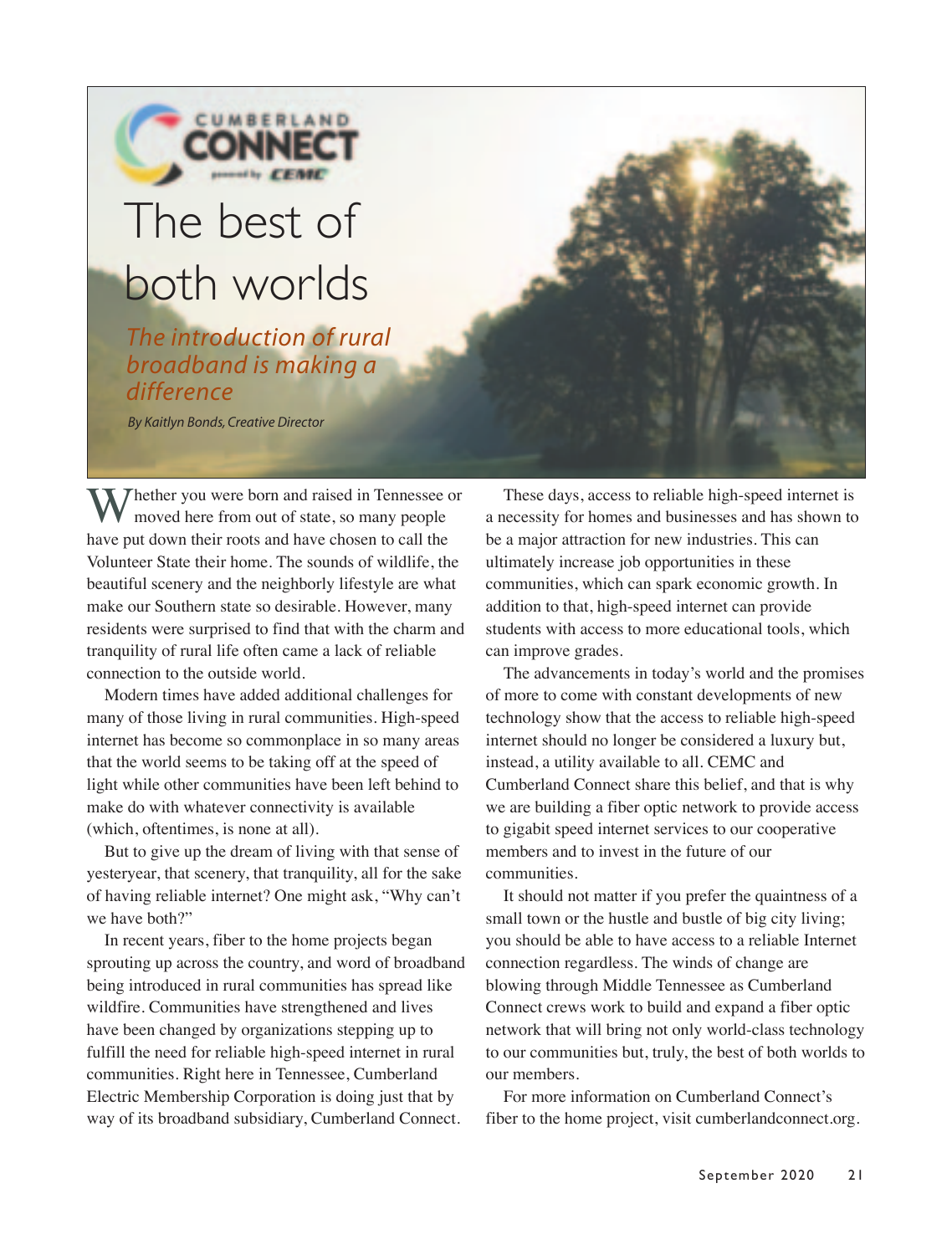## QCN excellence leads to eScore success

*By Joseph Woodard, CEMC Energy Programs Inspector*

#### *eScore reaches milestone*

The eScore Residential Energy Efficiency Program began in 2015 to help homeowners achieve energy savings through quality upgrades to their homes. Upgrades are completed to increase a home's energy efficiency, and the program provides the homeowner financing options on top of the annual energy savings from the measures installed.

Since January 2015, eScore has helped more than 1,900 Cumberland Electric Membership Corporation members make home improvement choices to save more than 3.2 million kilowatt-hours, equating to more than \$320,000 in energy savings directly to participating CEMC members.

#### *By the numbers*

In 2019, heating, ventilation and air conditioning (HVAC) contractors earned CEMC members \$15,700 in qualifying rebates and an estimated 296,428 kWh in energy savings. In total, 1,647 upgrade measures were performed to more than 367 homes. Projects include new heat pumps and central air conditioners, tuneups, new or sealed existing ductwork, windows and doors and attic insulation.

#### *QCN members perform admirably*

The eScore program's success is directly attributed to the contractors that make it possible. The Quality Contractor Network (QCN) provides trained, reputable local companies that are dedicated to quality installation and materials to ensure that each participating CEMC member can achieve his or her full potential savings. These contractors go the extra mile to ensure that the installs are completed correctly in timely fashion and that the homeowners can fully realize the anticipated savings for the life of the equipment.

#### *Top performers*

CEMC annually awards the top performing QCN members in each region with the QCN Excellence Award. For 2019, the award was earned by Derryberry's Heat & Air in the Eastern Region and Baggett Heating & Cooling in the Western Region. These locally owned businesses achieved a combined 37,052 kWh annual savings to CEMC's service area by installing 63 measures across 49 homes in 2019 while generating more than \$7,000 in qualifying rebates to homeowners.



*Accepting the Eastern Region's 2019 QCN Excellence Award for Derryberry's Heat and Air are Nick Brosche, left, and John McEachen.* 



*Accepting the Western Region's 2019 QCN Excellence Award for Baggett Heating and Cooling are, from left, Nicole Darke, Alana Ward and Kirt Neal.*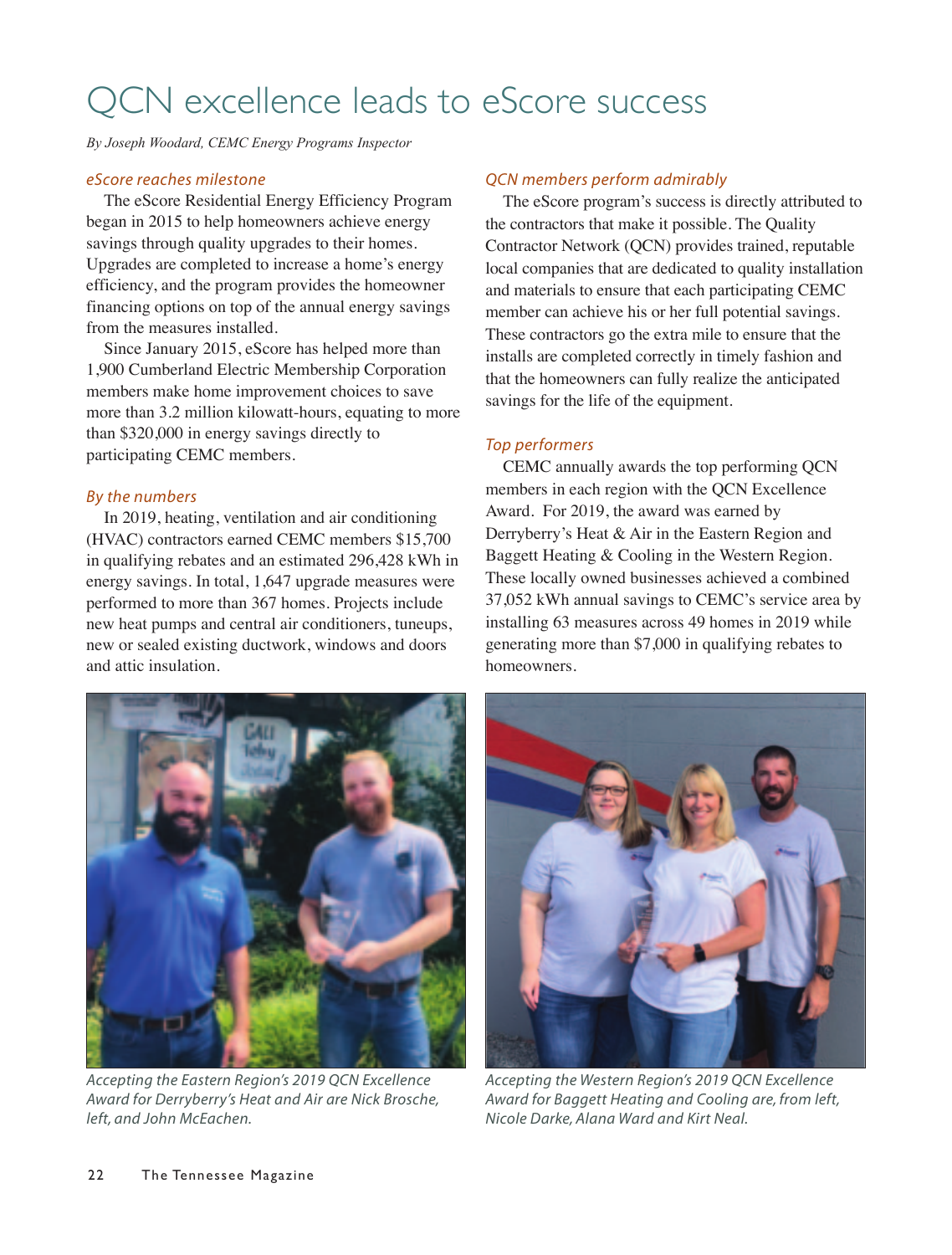## Quality Contractor Network eScore Residential Energy Efficiency Program

#### 2019 QCN EXCELLENCE AWARD

**Baggett Heating & Cooling Inc.**  825 Main St. Clarksville, TN 37040 931-645-2859

**Action Air** 868 Kraft St. Clarksville, TN 37040 931-647-8525

**Brown & Son Company** 1028 N. Church St. Portland, TN 37148 615-325-2624

**Comfort Air Heating & Cooling** 40 Old Highway 149 Erin, TN 37061 931-289-4017

#### **Dawson-Dawson**

**Heating & Cooling** 1891 Ashland City Road Clarksville, TN 37043 931-552-6699

**Denney Mechanical** 1016 Christopher Lane Pleasant View, TN 37146 615-746-2604

**H&H Heating & Air Conditioning Refrigeration Inc.** 2547 Madison St. Clarksville, TN 37043 931-358-2600

**Harris One Hour Heating & Cooling** 370 Robert S. Brown Drive No. 1

Clarksville, TN 37043 931-905-2356

#### **Haskins Heating & Cooling**

5470 Highway 41-A Joelton, TN 37080 615-746-6390

**Indoor Comfort Heating & Cooling**

9060 Highway 79 North Springville, TN 38256 731-644-1287

#### **Kimbro Service**

134 Volunteer Drive Hendersonville, TN 37075 615-824-8098

2019 QCN EXCELLENCE AWARD

**Derryberry's Heat & Air** 212 N. Water Ave. Gallatin, TN 37066 615-452-8121

> **Mainstream Heating & Cooling** 1539-A New Ashland City Road Clarksville, TN 37040 931-647-9610

#### **McCarroll Heating & Air**

231 Molly Walton Drive Hendersonville, TN 37075 615-824-4844

#### **Morton Mechanical**

1878 New Ashland City Road Clarksville, TN 37040 931-648-3982

#### **Precision Air Inc.**

117 Spence Lane Nashville, TN 37210 615-834-3777

**U.S. Air Heating & Air** 7731 Highway 41-A Cedar Hill, TN 37032 615-505-5044

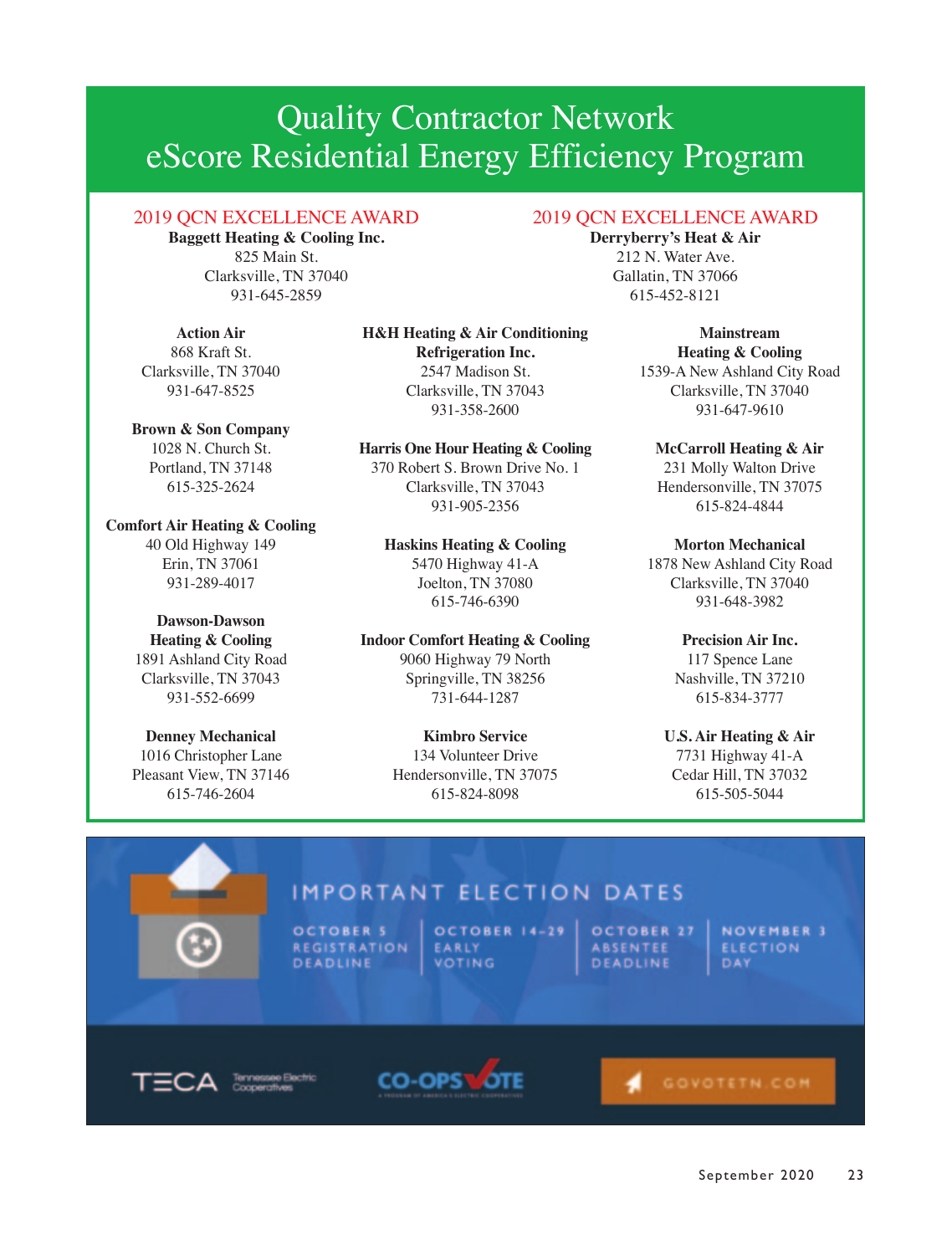## Robertson County: Minutes from Nashville, miles from ordinary

id you know that Robertson County has more cities than any other county in the state of Tennessee? Did you know that Robertson county is home to the Bell Witch? How about that before prohibition, the largest

whiskey distillery began in Robertson County and was run by a woman?

Join the Robertson County Chamber of Commerce at Experience Robertson County on Saturday, Sept. 12, for a full day of fun and learning about the rich roots of the beautiful Robertson

County. It is truly an experience you will not forget, and the best part is the experience is FREE!

Experience Robertson County is a countywide tourism event designed to shine a spotlight on Robertson County and the 11 municipalities that make up the beautiful and unique county. Guests will tour Robertson County and experience the smoking barns of the fall, the

Spirit of the Bell Witch, the historic whiskey industry and the amazing soil that feeds our agricultural roots.

As guests visit each stop, they will truly experience the community they are visiting. Before visitors leave,

each host will stamp the guest's official Robertson County passport. Each stamp collected gives participants an opportunity to win one of three grand prizes totaling \$1,500 in cash!

Everyone is invited to participate! This is not a race but an experience in

Robertson County. There are no minimum stops required, so feel free to stop at one or all, and be sure to bring your stamped passport to the historic Springfield square to enter into the cash prize drawing before you leave.

For more information about the event, visit www.robertsonchamber.org.

## Save energy this fall

While families spend more time at home, they use more electricity. Luckily, mild fall weather brings with it an opportunity to save energy without sacrificing comfort. Some tips:

• Take advantage of the sun's warmth. Once you no longer need to run the air conditioner, open the curtains on your home's south-facing windows to let the daylight in. The natural heat will stave off the need to turn on the furnace for a while. Close the curtains at night so chilly air won't sneak into your home through exposed windows.

- Open windows on both sides of the home when it's warm enough. That will create a nice breeze indoors and help you air the house out.
- If you have drafty windows, fall is a good time to address the problem. Cover the windowpanes with clear plastic film or hang insulating drapes.
- Use caulk to seal around indoor holes in your exterior walls for electric lines, cables, plumbing pipes and phone wires. Do the same around

windows and recessed light fixtures in ceilings.

- Keep the fireplace damper closed when you're not burning a fire.
- Keep a sweater handy. Sometimes it's just the solution to a chilly evening that comes too early in the season to run the heater.

### **Energy Efficiency Tip of the Month**

Clothes dryers make up a large portion of your appliance energy consumption. Clean the lint filter after each cycle, and scrub the filter with a toothbrush once a month to remove film and increase air circulation.

Source: energy.gov